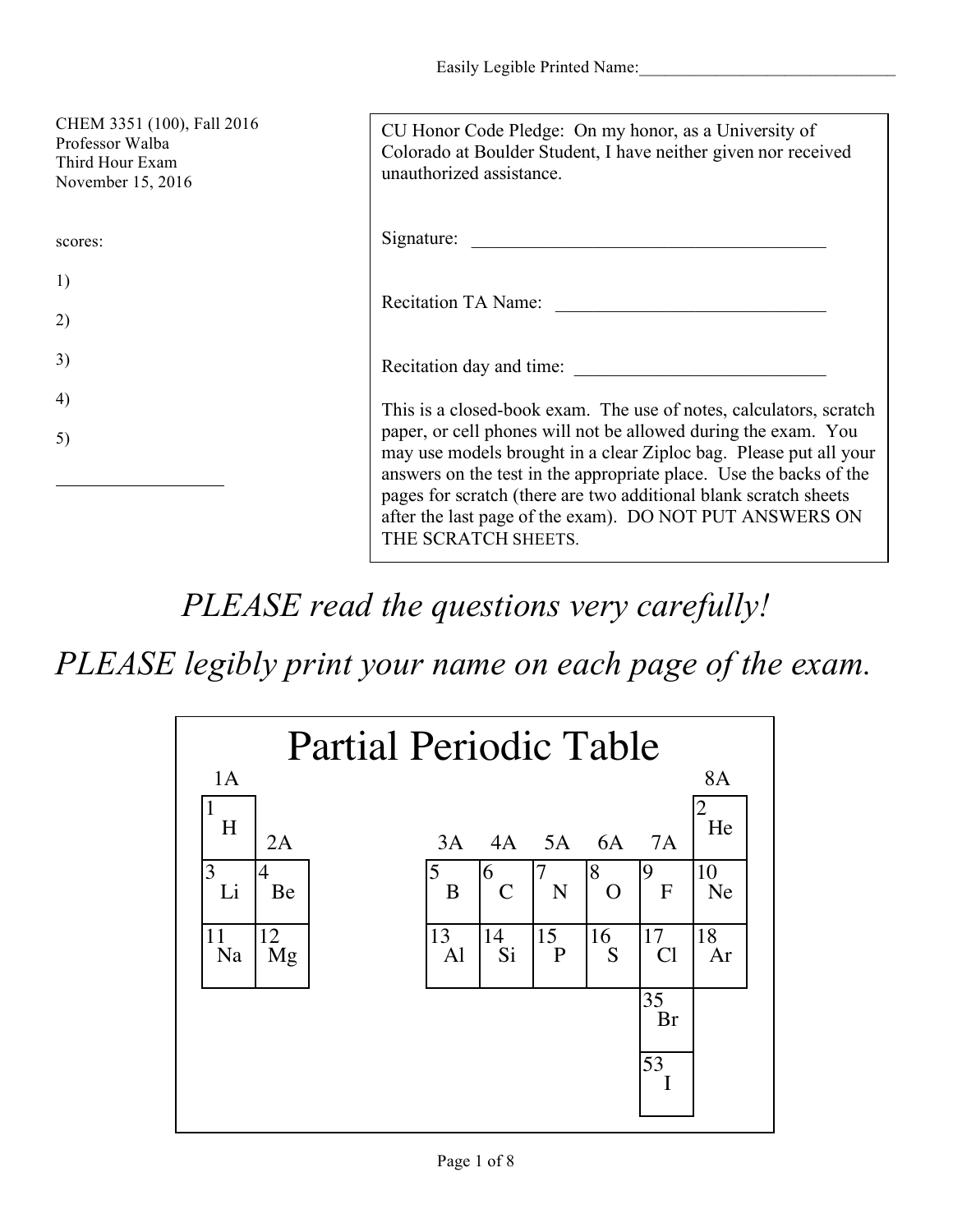1 (20 pts) a) For each of the following pairs of compounds, circle the one with the higher boiling point, and give the major reason why. Hint: In each case, the major reason will be one of the following weak intermolecular interactions: van der Waals attractions, dipole-dipole interactions, or hydrogen bonding.



b) Soap is mostly a mixture of long-chain acid salts such as myristic acid potassium salt (**1**). Often the structure of a soap molecule is represented by a squiggle for the hydrocarbon chain, and a ball at the end representing the "polar head group" (**2**). In the space below the structures, draw a picture using the squiggle model for the soap molecules, showing what you expect would happen if you put many of these molecules into water.



 $\overline{2}$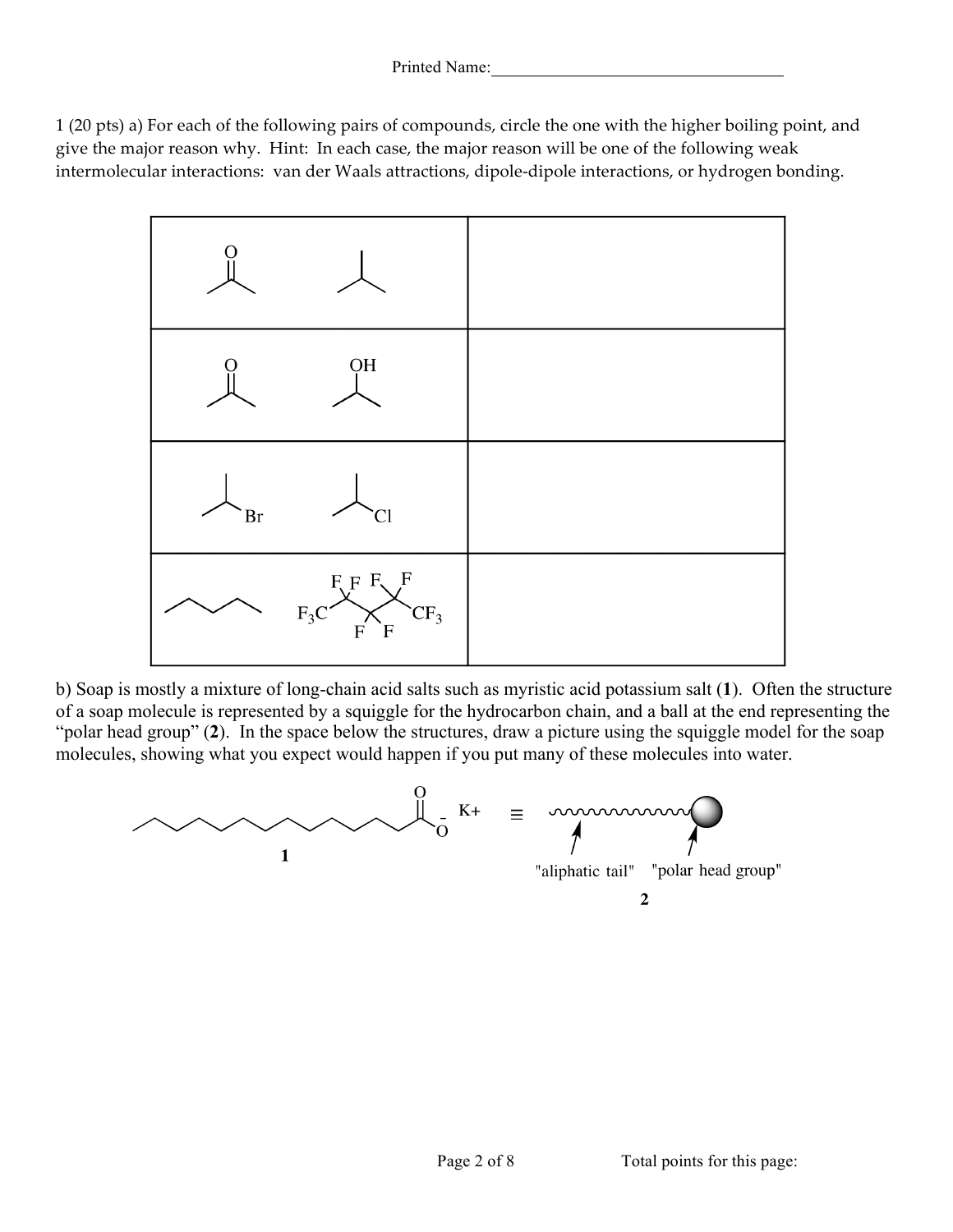## Q1 - continued

c) Grease is mostly hydrocarbon, and is very insoluble in water. This makes hard to wash your greasy hands in pure water. However, as you know, if you add a little soap, the grease magically goes into the water. Well, maybe it's not magic. Draw a cartoon suggesting how the soap might make the grease water-soluble.

d) Soap bubbles are "fluidy" spherical objects that are almost all just air. There is air on the outside of the soap bubble, and there's air on the inside. There is a flexible spherical "wall" between the air on the outside and the inside that's made out of soap molecules and water.

Since the wall is **much** thinner than the circumference of the sphere, at the molecular level it looks flat. Draw a cartoon of what the bubble's wall looks like at the molecular level, using the lines below to represent a small part of the wall of the bubble from the side.

## Air outside the bubble



Page 3 of 8 Total points for this page: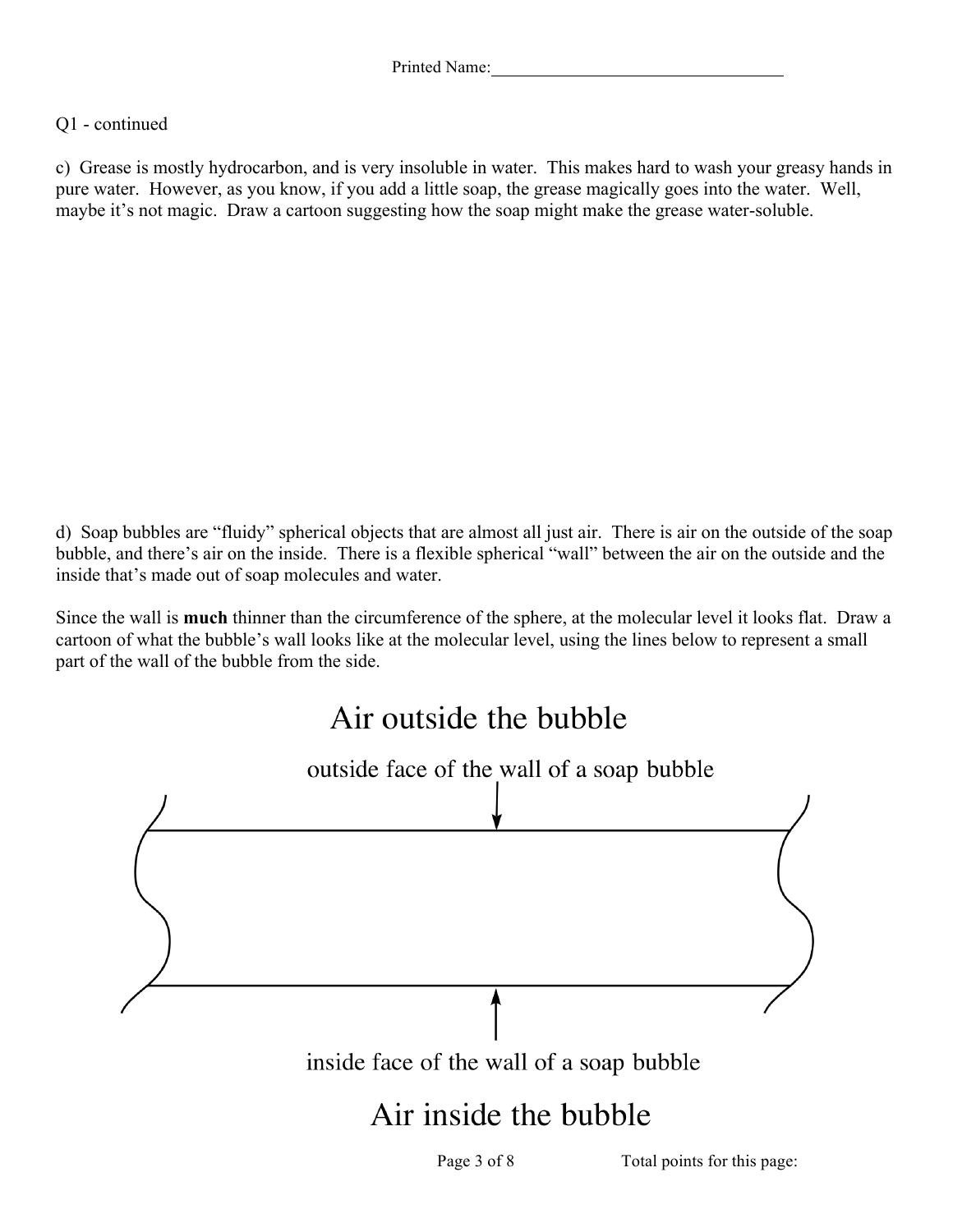2) (20 pts) Give the **single major product** for each of the following reactions, carefully showing stereochemistry using wedges and dashes if appropriate. If a racemate is formed, show only one enantiomer and label it "rac." Assume chiral starting materials are single pure enantiomers unless they are labeled "rac."

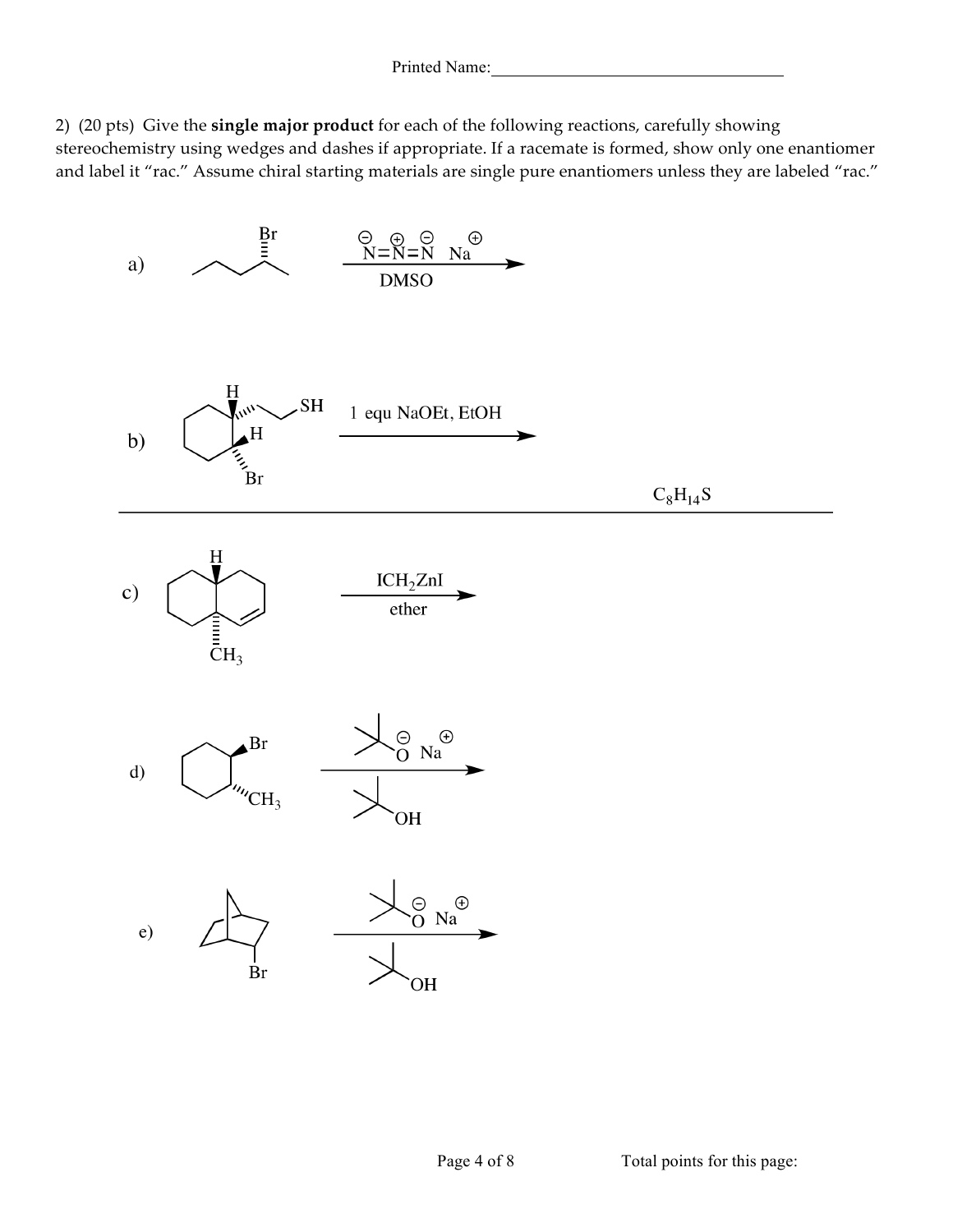3) (20 pts) Propose reagents for accomplishing each of the following transformations. For reactions involving sequential addition of reagents, label the two steps using letters. Make your synthesis efficient (i.e. the target product should be the major product). Assume chiral starting materials and products are single pure enantiomers unless they are labeled "rac."

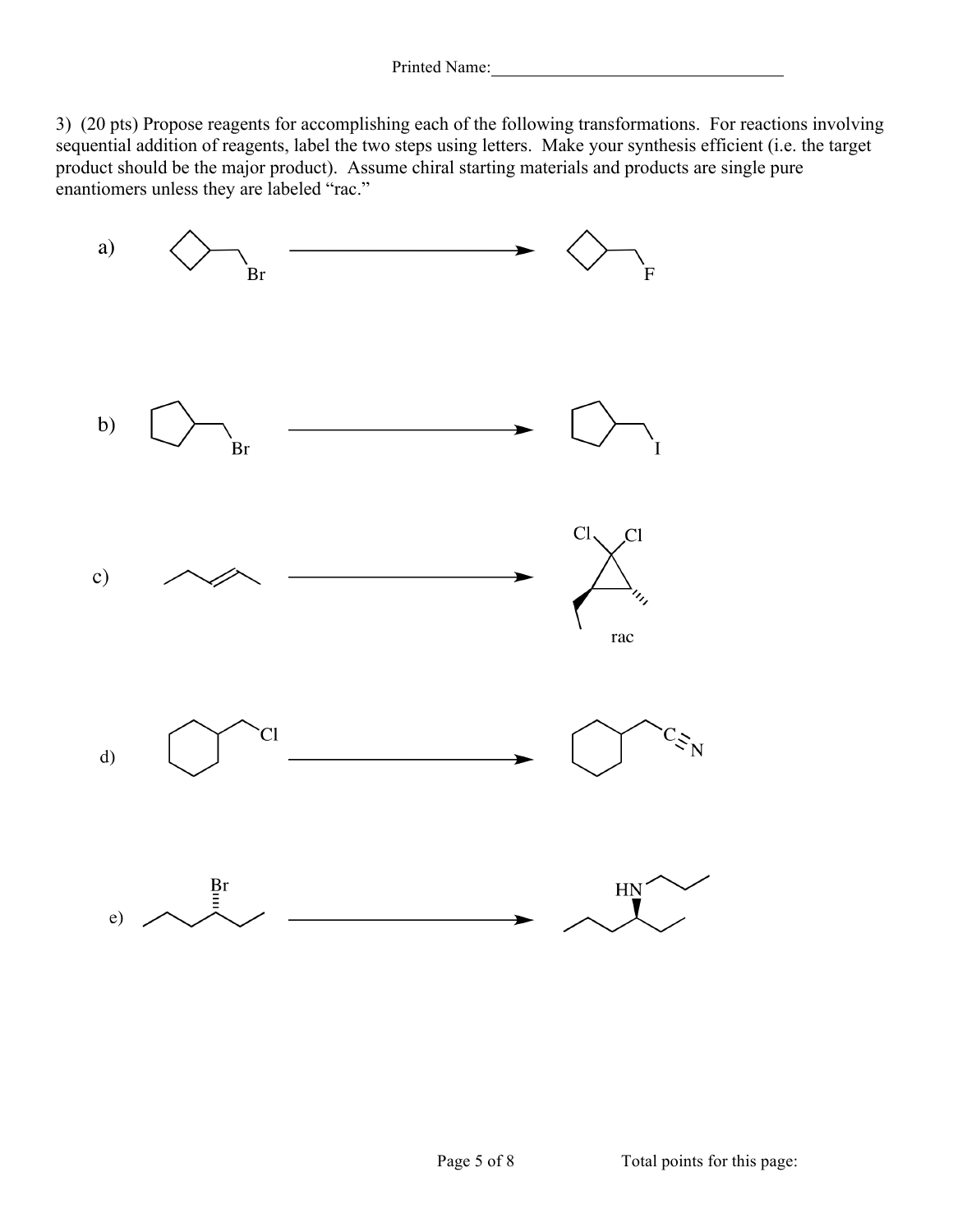4) (20 pts) a) Carefully draw both flip-chair forms for compound **1** below. Please leave out the H atoms. Carbon **1** is labeled in the "flat cyclohexane" – make this the **right-most carbon** in your chair conformations.



b) Indicate under the two chair structures their strain energy in units of gauche butane interactions (GB) and syn pentane interactions (SP). Just for your own information, a simple Spartan calculation suggests an SP is worth 7GB of strain energy.

c) Circle the more stable conformation of compound **1**. If the two conformations have the same strain energy, indicate they are the same.

d) Carefully draw both flip-chair forms for compound **2** below. Please leave out the H atoms.

 $\overline{2}$ 

e) Indicate under the two chair structures their strain energy in units of gauche butane interactions (GB) and syn pentane interactions (SP). A simple Spartan calculation suggests one SP is worth about 7GB of strain energy.

f) Circle the more stable conformation of compound **2**. If the two conformations have the same strain energy, indicate they are the same.

g) Which trimethylcyclohexane isomer, **1**, or **2**, is more stable (has a lower heat of formation)? If the two compounds have the same strain energy, write "same."

Put your answer in the box $\rightarrow$ 

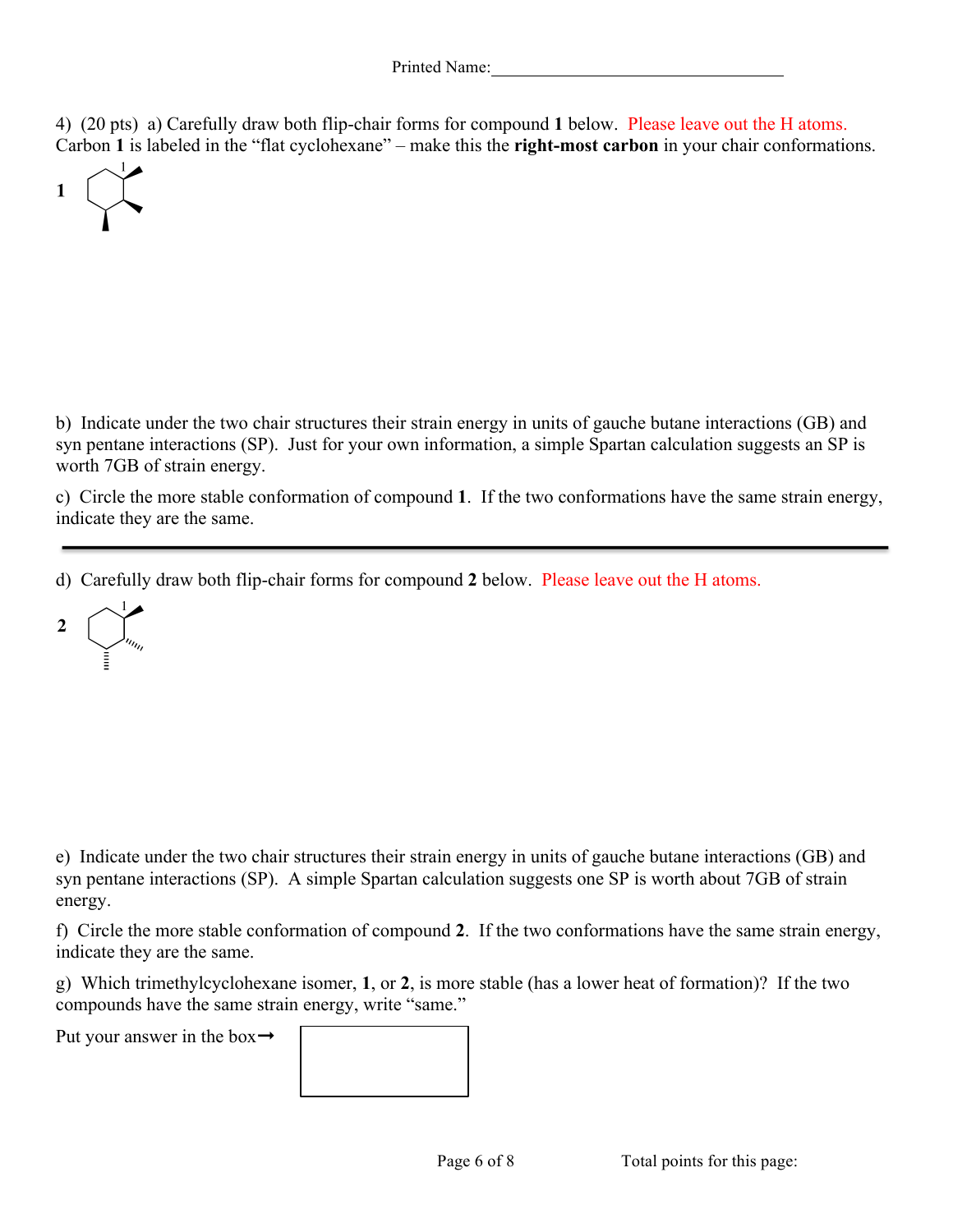## Q4 – continued

h) The intimidating molecule below (compound **1**) is Friedeline – a major component of cork. It's one of a family of pentacyclic triterpene natural products, which were challenging targets for total synthesis in the 1970s. Friedelin was especially challenging due to the fairly huge amount of strain in the system (the synthesis was 30 steps).



Even drawing a perspective chair conformation of Friedeline is extremely challenging. However, the first three rings of Friedelane, the product of hydrogenation of Friedeline, is relatively easy to draw as a perspective chair.

i) Draw the chair conformation for the tricyclic ketone compound **2**. Hint: Start your drawing with the A ring, with the carbonyl carbon (the one with a double bond to an O atom) as the left-most carbon of a chair cyclohexane, with that carbon "bending up"